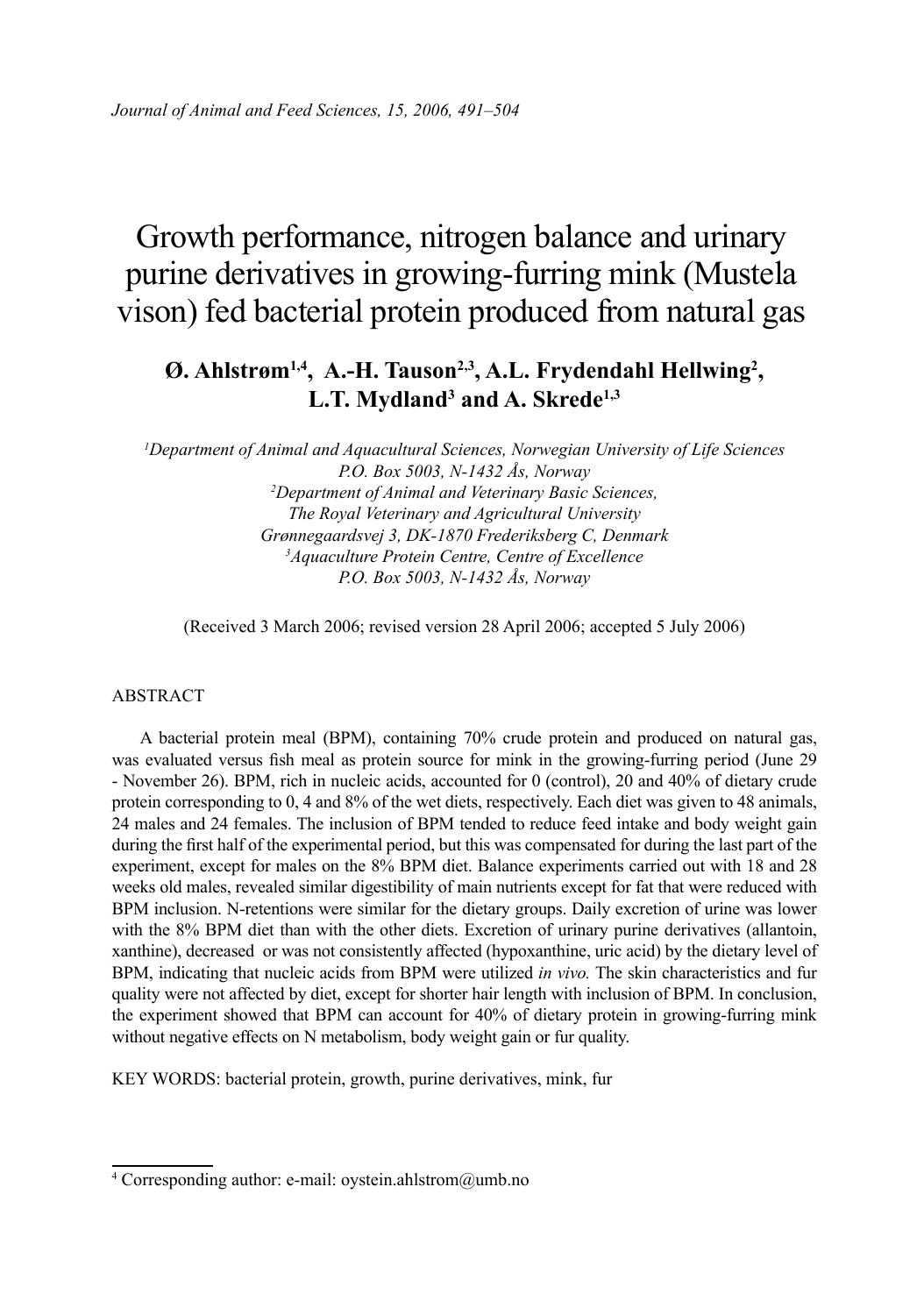#### **INTRODUCTION**

The mink (*Mustela vison*) is by nature a carnivorous species with a high protein requirement (NRC, 1982; Hansen et al., 1991), and diets used in commercial mink production characteristically contain high levels of animal protein. In the search for alternative protein sources, use of different single cell proteins in diets for mink have previously been studied (Skrede, 1976), but there is a paucity of recent information on use of single cell proteins in intensive mink production. Bacterial protein meal (BPM) is a bacterial protein source produced by an aerobe bacterial culture (*Methylococcus capsulatus* Bath, *Ralstonia* sp., *Aneurinibacillus* sp., *Brevibacillus* agri), using natural gas with 99% methane as source of carbon and energy, and in addition, ammonia and mineral salts for fermentation and protein synthesis (Skrede et al., 1998). The final spray-dried BPM is a reddish/brownish meal containing approximately, %: dry matter (DM) 95, crude protein (CP) 70, lipids 10 and ash 7. The methane-utilizing bacteria used for production of BPM have an amino acid composition similar to that of fish meal, except for a lower content of lysine and higher contents of tryptophan and threonine (Skrede et al., 1998). Digestibility experiments with BPM for different monogastric species typically show high digestibility of lysine and arginine, but low digestibility of cysteine (Skrede et al., 1998). Growth performance experiments with BPM in diets for pigs (Øverland et al., 2001, 2004, 2006), blue foxes (Skrede and Ahlstrøm, 2002), chickens (Skrede et al., 2003), and Atlantic salmon (Storebakken et al., 2004; Berge et al., 2005) have shown that substantial amounts of BPM can be fed without any growth impairment. The BPM has been studied in nitrogen and energy balance experiments with growing mink, and it was concluded that BPM may constitute up to 40% of dietary crude protein without negative effects on protein or energy metabolism (Hellwing et al., 2005). However, limited information exists on effects of different inclusion levels on long-term growth performance and fur characteristics in mink. Furthermore, the effects of the inherent nucleic acids in BPM remain to be elucidated. The BPM contains about 7.3% RNA and 2.2% DNA (Skrede et al., 1998), and replacement of conventional protein sources in mink diets with BPM would cause an increase in dietary nucleic acids.

The present study was conducted to study the effect of graded levels of BPM in mink diets on growth performance and fur characteristics, and secondly to measure the effects of dietary BPM on nitrogen balance and urinary excretion of purine derivatives.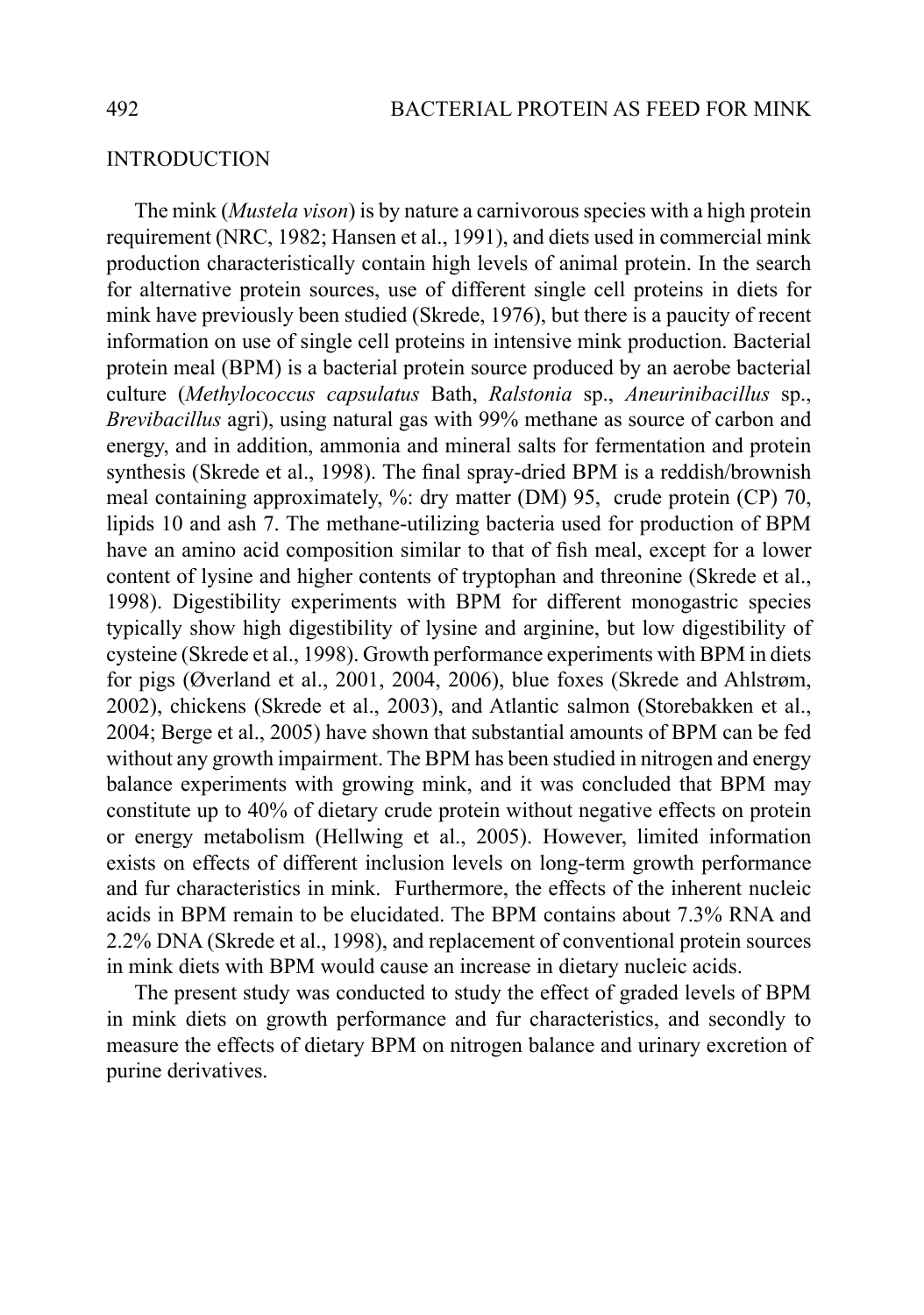#### MATERIAL AND METHODS

#### *Animals and diets*

Experimental animals were mink (*Mustela vison*) of the standard brown genotype. The growth performance experiment started June 29, when the animals were 2 months old, and ended at pelting November 26. The experiment comprised three groups of 24 males and 24 females each. The groups were balanced according to age and initial body weight, and littermates within the same sex were allocated to different groups. Two animals, one male and one female, were housed in each cage. The cage size was 78 cm  $\times$  38 cm  $\times$  30 cm (height) and each cage was equipped with an outside nestbox. The animals were fed once a day *ad libitum*, and daily feed consumption was recorded on a group basis as feed offered minus feed rejected. Individual body weights were recorded monthly. The animals were pelted in accordance with common farming practice. Skin length, from tip of nose to base of tail, and skin weight were measured after fleshing and drying.

|                               |         |       | $BPM, \%$ |
|-------------------------------|---------|-------|-----------|
| Item                          | Control | 4     | 8         |
| Ingredients, %                |         |       |           |
| fish meal <sup>1</sup>        | 12.0    | 8.0   | 4.0       |
| bacterial protein meal (BPM)  | $0.0\,$ | 4.0   | 8.0       |
| cod scraps                    | 15.0    | 15.0  | 15.0      |
| slaughterhouse by-products    | 12.0    | 12.0  | 12.0      |
| sovabean oil                  | 4.0     | 4.0   | 4.0       |
| extruded wheat                | 14.0    | 14.0  | 14.0      |
| expanded wheat/oats           | 4.0     | 4.0   | 4.0       |
| vitamin/mineral $mix^2$       | 0.1     | 0.1   | 0.1       |
| water                         | 39.0    | 39.0  | 39.0      |
| Chemical analyses, %          |         |       |           |
| dry matter (DM)               | 37.3    | 38.6  | 37.9      |
| crude protein                 | 14.0    | 14.2  | 13.3      |
| crude fat                     | 7.2     | 6.8   | 7.1       |
| carbohydrates (by difference) | 13.3    | 15.1  | 15.4      |
| ash                           | 2.8     | 2.5   | 2.1       |
| ME content, MJ/kg feed        | 6.89    | 7.05  | 6.89      |
| MJ/kg DM                      | 18.57   | 18.26 | 18.18     |
| Protein, % of ME              | 31.4    | 32.7  | 31.2      |
| Fat, % of ME                  | 39.7    | 35.1  | 36.3      |
| Carbohydrates, % of ME        | 28.9    | 32.2  | 32.4      |

Table 1. Ingredient composition, chemical analyses, metabolizable energy (ME) content and ME distribution of the experimental diets

<sup>1</sup> Norseamink, Norsildmel, Bergen (Norway); <sup>2</sup> Norsk Mineralnæring, Hønefoss, Norway. Ingredients per kg, IU: vit. A, 2 000 000, vit. D3, 200 000 IU; mg: vit. E 50 000, vit. B<sub>1</sub> 15 000, vit. B<sub>2</sub> 3 000, vit. B<sub>6</sub> 3000, vit. B<sub>12</sub> 20, pantothenic acid 3000; niacin 5 000, biotin 30, folic acid 300, Fe (amino acid-chelated) 20 000, Zn oxide 7 500, Mn oxide 15 000 and Cu sulphate 1 250

3 factors used for calculating metabolizable energy (kJ per g digestible nutrient): crude protein, 18.8; fat, 39.7; carbohydrates, 17.6 (Hansen et al., 1991)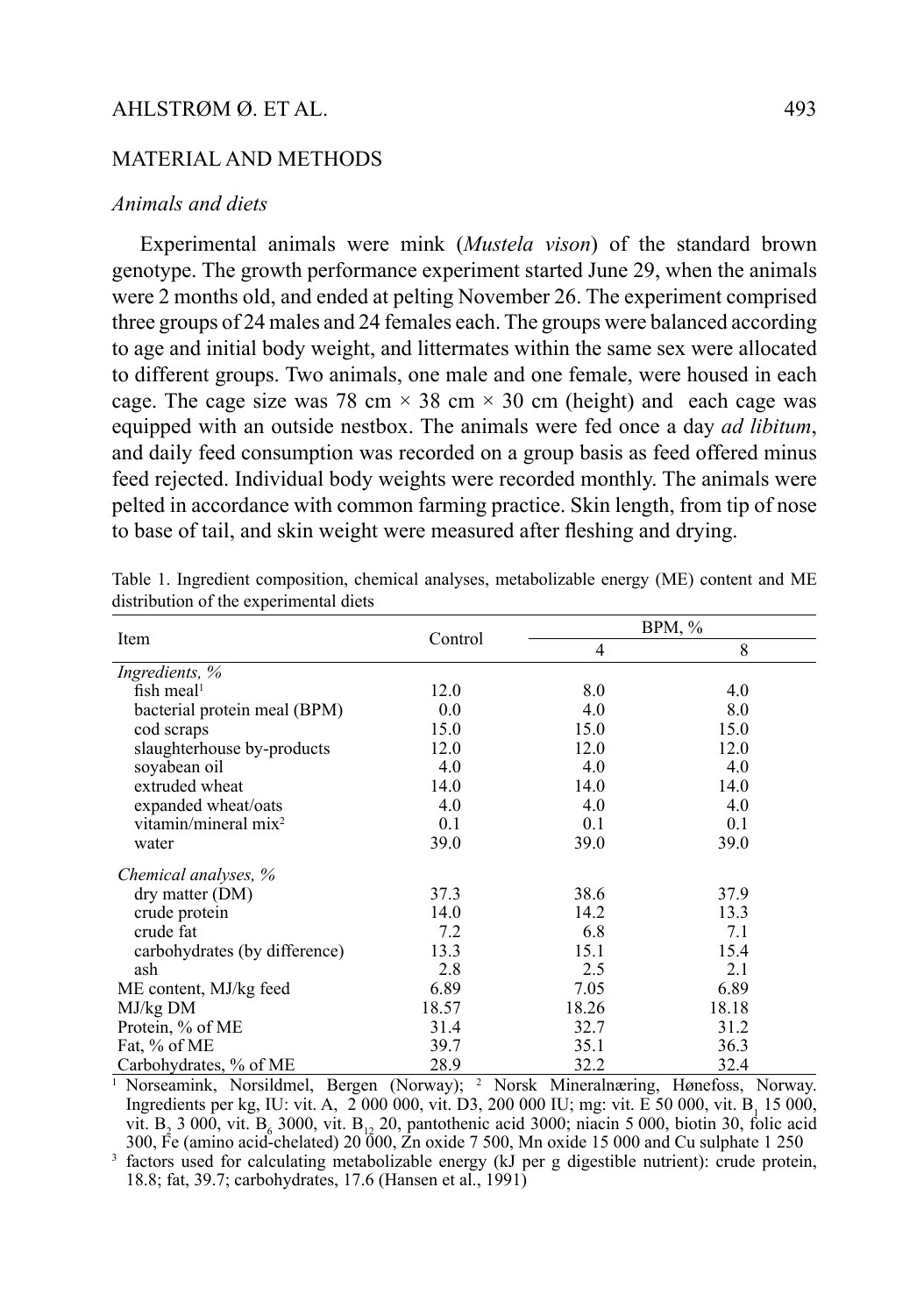Length of guard fur and underfur was measured as outlined by Reiten (1977). Fur quality gradings were carried out on dried, undressed skins by experienced personnel at the research station of the Norwegian University of Life Sciences. Fur colour was graded on a scale from 1 (lightest) to 10 (darkest), and purity from 1 (poorest) to 5 (best). Fur density, hair quality and total impression were rated from 1 (poorest) to 10 (best).

Diet composition is given in Table 1. The diets were formulated to contain adequate levels of nutrients required by growing-furring mink (NRC, 1982). Chemical analyses of the diets and respective digestibility values obtained in 18 weeks old male kits in the N-experiment balance experiment (see below) and ME coefficients (Hansen et al., 1991; see Table 1) were applied to determine ME content of the diets. Fish meal provided 60% of total crude protein (CP) in the control diet and in the other diets bacterial protein meal (BPM) replaced 1/3 and 2/3 of the fish meal on the basis of crude protein content, thus accounting for approximately 20 and 40% of digestible protein, respectively. All other ingredients were used at constant levels. Feed was produced twice a week and kept in a refrigerator at +3°C until feeding.

## *N-balance experiments*

Two N-balance experiments were carried out with six 18-weeks old (August 21 - September 1) and 28-weeks old (October 16-25) male kits from the respective treatment groups, using the same animals in both experiments. The adaptation to the new cage environment lasted seven days and the following faecal and urine collection period lasted four days. The animals were kept in metabolism cages constructed for separate collection of faeces and urine, in principle as described by Jørgensen and Glem-Hansen (1973). Faeces and urine were collected quantitatively daily and kept frozen pending analyses. To avoid ammonia evaporation from the urine, 20 ml sulphuric acid (5% solution) was added to the urine collection bottles, and the urine collection trays were sprayed with citric acid (20% solution) once per day. In the N-balance calculations, retained N was determined as ingested N - (faecal N+urinary N).

#### *Chemical analyses*

Feed and faecal samples were analysed for dry matter (EC, 1971b), ash (EC, 1971a), crude protein (EC, 1993) and fat (EC, 1998). Starch was analysed according to McCleary et al. (1984). Carbohydrate contents were calculated by difference. In the N-balance experiment, urine was analysed for nitrogen and nucleic acid derivatives excreted in urine (allantoin, uric acid, hypoxanthine, xanthine) plus creatinine were analysed by HPLC (Hewlett Packard HP 1100, fitted with a LiChrospher 100-RP18e column) as described by Thode (1999). Urine samples of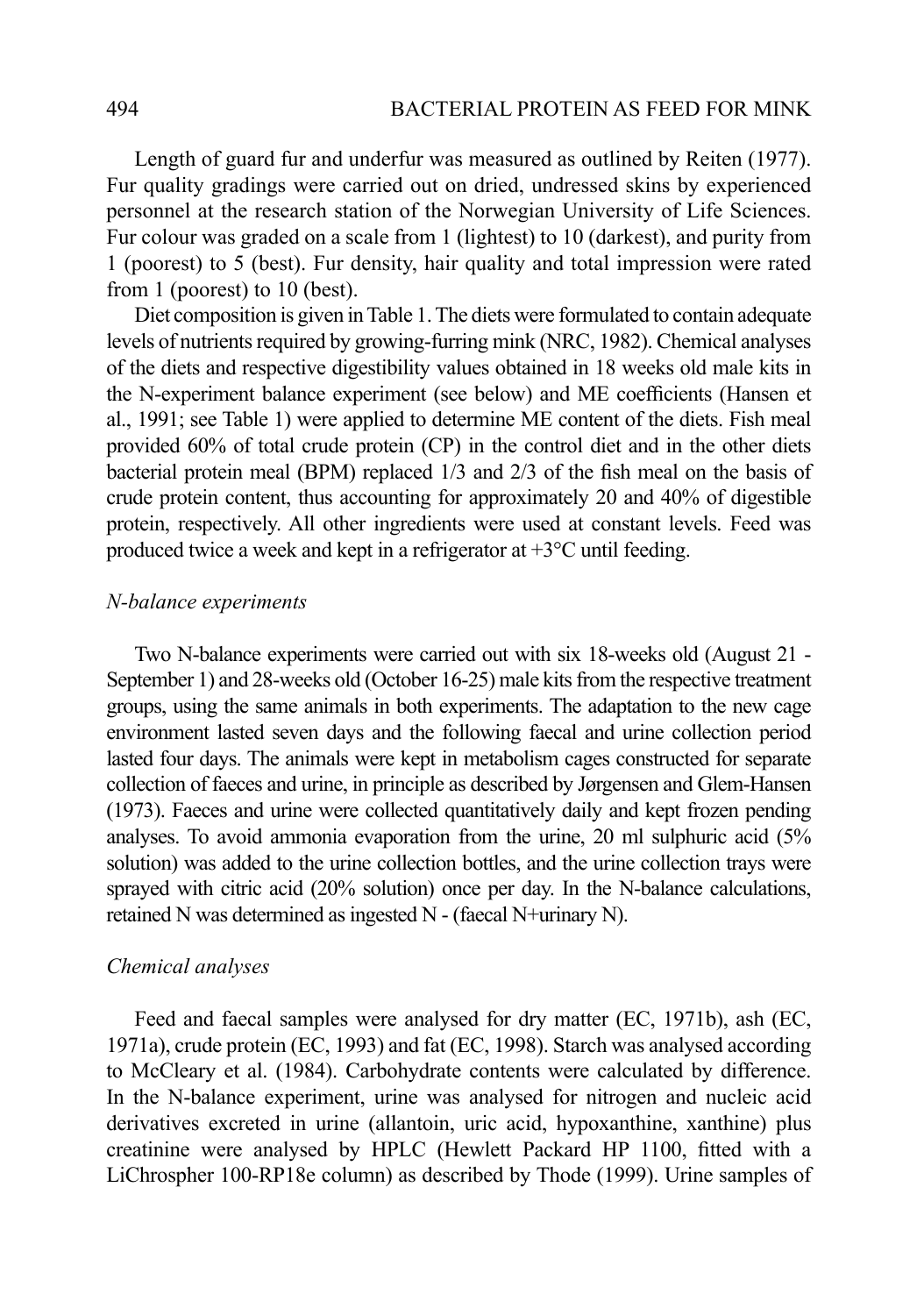5 ml were mixed with 2.5 ml NaOH (4% solution), micro-filtrated (0.45 μm) and cooled on ice followed by a proper dilution prior to injection. A 10 mM  $KH_2PO_4$ buffer, pH 4 was used as the mobile phase, and the eluents were detected by UVabsorbance at 218 nm. Data were analysed against external standards using the Hewlett-Packard HP ChemStation Software. Kit No. A11A0641-ABX produced by Pentra, France was used for analysing urea in urine.

# *Statistical analyses*

Analysis of variance was applied by the GLM procedure of SAS (SAS Institute, 2002). The ls-means/pdiff statement was used to test differences between treatments. For body weight gain in the production experiment, effects of diet, sex and interaction were tested in the model:

$$
Y_{ik} = \mu + \alpha_i + \beta_j + \alpha_i \beta_j + \epsilon_{ik}
$$

 $Y_{ik}$  = ik th observation

 $\mu$  = general mean

 $\alpha_i$  = fixed effect of diet

 $β<sub>i</sub> = fixed effect of sex$ 

 $\alpha_i \beta_j$  = effect of interaction diet\*sex

 $\varepsilon_{ik}$  = random effect

In the N-balance experiment effects of diet and age were tested. Interaction effects were not significant (P>0.05) and were therefore not included in the model:

$$
Y_{ijk} = \mu + \alpha_i + \beta_j + \epsilon_{ijk}
$$

 $Y_{ijk}$  = ijk th observation

 $\mu$  = general mean

 $\alpha_i$  = fixed effect of diet<br> $\beta_i$  = fixed effect of age

 $=$  fixed effect of age

 $\varepsilon_{\rm int}$ = random effect

In the skin and fur data, the effect of diet within each sex was tested for using the model:

$$
Y_{ik} = \mu + \alpha_i + \epsilon_i
$$

 $Y_{ik}$  = ik th observation  $\mu$  = general mean

 $\alpha_i$  = fixed effect of diet

 $\varepsilon_{ik}$  = random effect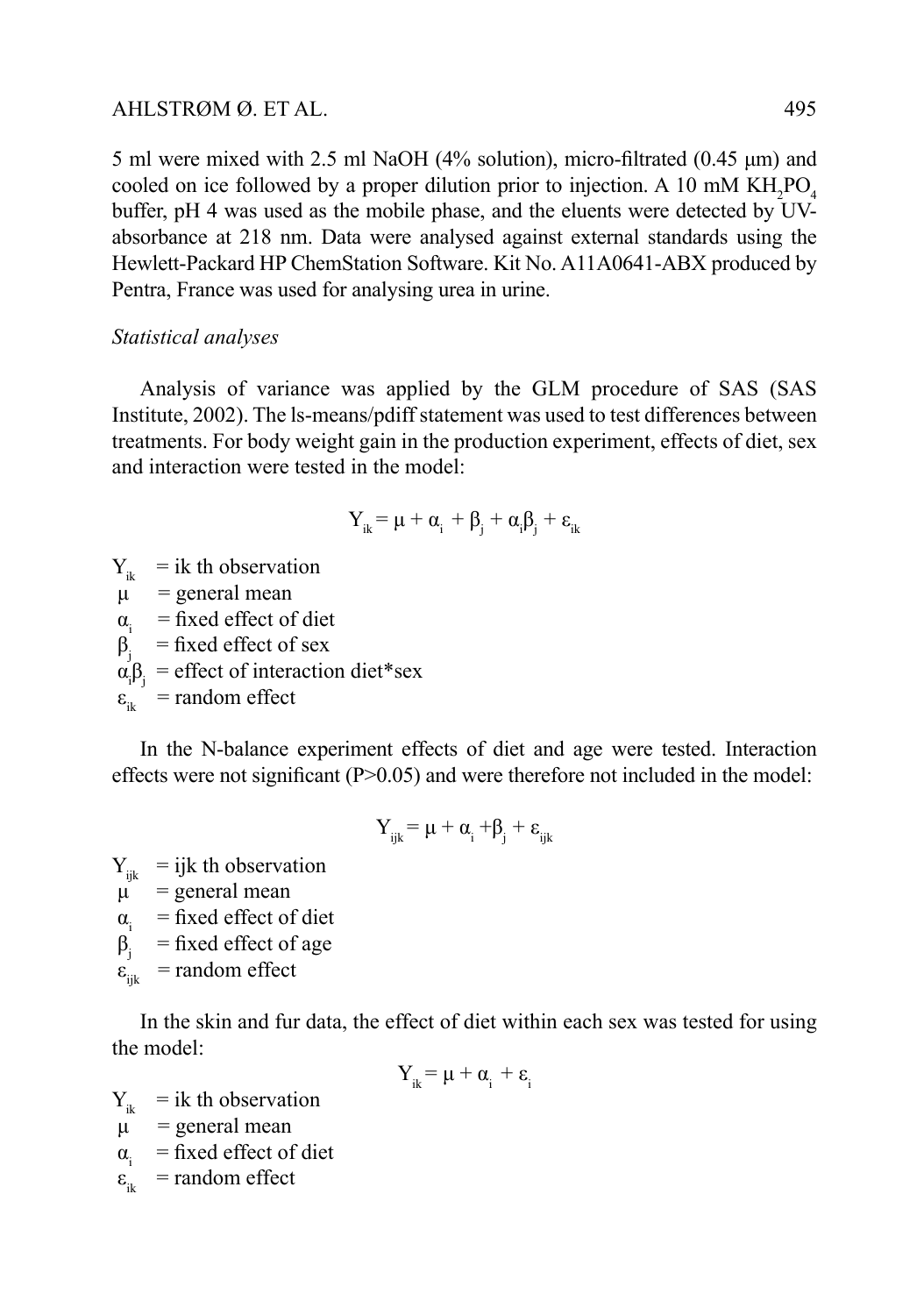# **RESULTS**

#### *Feed intake and growth performance*

During the first two months of the experiment, the mean feed intake decreased with increasing BPM levels in the diets, but in the total experimental period there were minor differences in average feed and ME intakes between control animals and animals fed the 4% BPM diets, but slightly lower average levels among animals fed the 8% BPM diet (Table 2). No clinical disorders were

|                                  | Control | Diet with BPM |      |  |  |
|----------------------------------|---------|---------------|------|--|--|
|                                  | diet    | $4\%$         | 8%   |  |  |
| Feed intake, g/day               | 236     | 235           | 230  |  |  |
| ME intake, MJ/day                | 1.63    | 1.66          | 1.59 |  |  |
| Feed conversion, kJ ME/g BW gain | 127     | 131           | 132  |  |  |

Table 2. Mean feed intake, ME intake, and feed conversion in males and females

recorded and no animals died during the experiment. During the first two months of the experiment, body weights of male kits were lower with increasing levels of BPM (Table 3; Figure 1). Due to increased growth rate during the remaining part of the experiment, there was no difference in male body weights between the control and 4% BPM groups later in the experimental period. Male kits fed the 8% BPM diet were significantly lighter than the control and 4% BPM males throughout the experiment until pelting in November and showed a significantly lower total weight gain. For the female kits there were no significant differences in body weights, with the exception that animals fed 8% BPM had lower body

Table 3. Mean body weight gain (g) in the production experiment (n=48) and effect of diet, sex and diet  $\times$  sex. SEM= standard error of the mean

|                     |                  | Diet                |                  | <b>Sex</b> |        |            | P-values |               |                                 |
|---------------------|------------------|---------------------|------------------|------------|--------|------------|----------|---------------|---------------------------------|
|                     | control          | $4\%$<br><b>BPM</b> | 8%<br><b>BPM</b> | male       | female | <b>SEM</b> | diet     | sex           | $\text{dist} \times \text{sex}$ |
| June 29-Aug 7       | 805 <sup>a</sup> | 747 <sup>b</sup>    | 689°             | 944        | 550    | 193        | < 0.0001 | $\leq 0.0001$ | 0.03                            |
| Aug 7-Sept 5        | 480 <sup>a</sup> | 408 <sup>b</sup>    | 329 <sup>c</sup> | 530        | 282    | 18.4       | < 0.0001 | < 0.0001      | 0.14                            |
| Sept 5-Oct 6        | 427 <sup>b</sup> | 583ª                | $613^a$          | 698        | 385    | 21.1       | < 0.0001 | < 0.0001      | 0.18                            |
| $Oct 6-Nov 26$      | 197              | 148                 | 158              | 239        | 96     | 17.8       | 0.11     | < 0.0001      | 0.32                            |
| June $29$ -Nov $26$ | 1918ª            | $1886^{\circ}$      | 1783b            | 2411       | 1315   | 39.5       | 0.045    | < 0.0001      | 0.017                           |

different letters within diet and within age denote significant differences (P<0.05)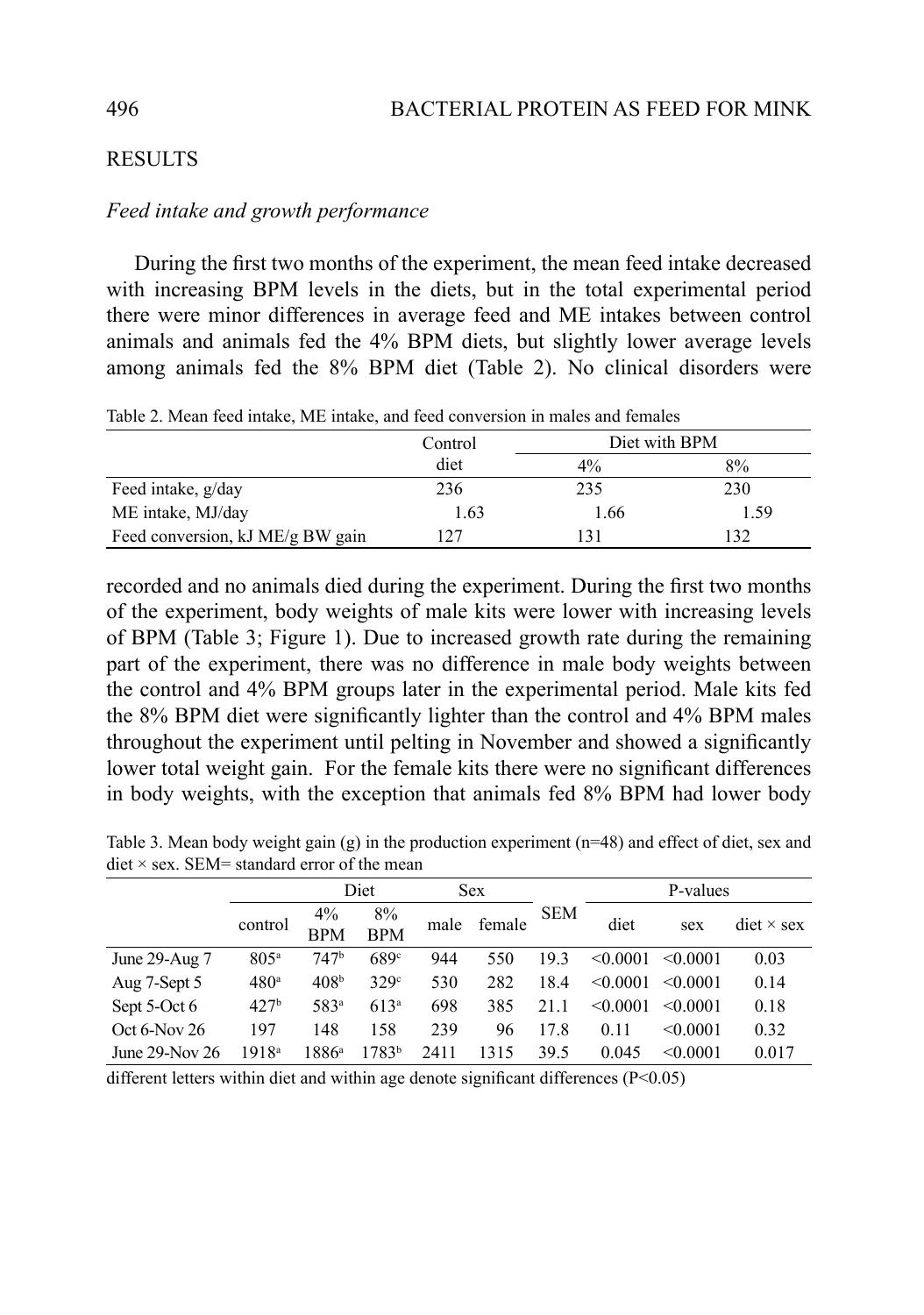

Figure 1. Growth rate in males (upper curves) and females (lower curves) in the production experiment

weight at the September weighing compared with animals fed the control diet, and there was no difference in total weight gain. The feed intake and feed conversion rates were similar for all diets (Table 2).

#### *Nutrient digestibility and N balance*

Body weight gain was not significantly different among diets in any of the balance periods, but it was significantly lower at 28 weeks of age than at 18 weeks of age (Table 4). Furthermore, when kits were 18 weeks of age the 8% BPM diet caused lower ME intakes, as well as lower levels of ingested N, digested N and urinary N compared with the other diets, but at 28 weeks there were no significant differences. The N digestibility was not significantly different among diets, but the digestibility of other main nutrients, especially for fat, decreased with increasing dietary level of BPM. Digestibility of the main nutrients, except fat, was higher in 18 weeks old animals than in 28 weeks old, but the numerical difference was minor (Table 4). The ME intake per kg  $BW^{0.75}$  was lower at 28 weeks than at 18 weeks. The data on N retention revealed an effect of age, N retention being lowest among 28 weeks old kits, but due to great individual variability there was no significant effect of diet.

#### *Urinary excretion of purine derivatives*

Total urine excretion was significantly lower in animals given the 8% BPM diet than in animals fed the other diets (Table 5), while feeding of 4% BPM had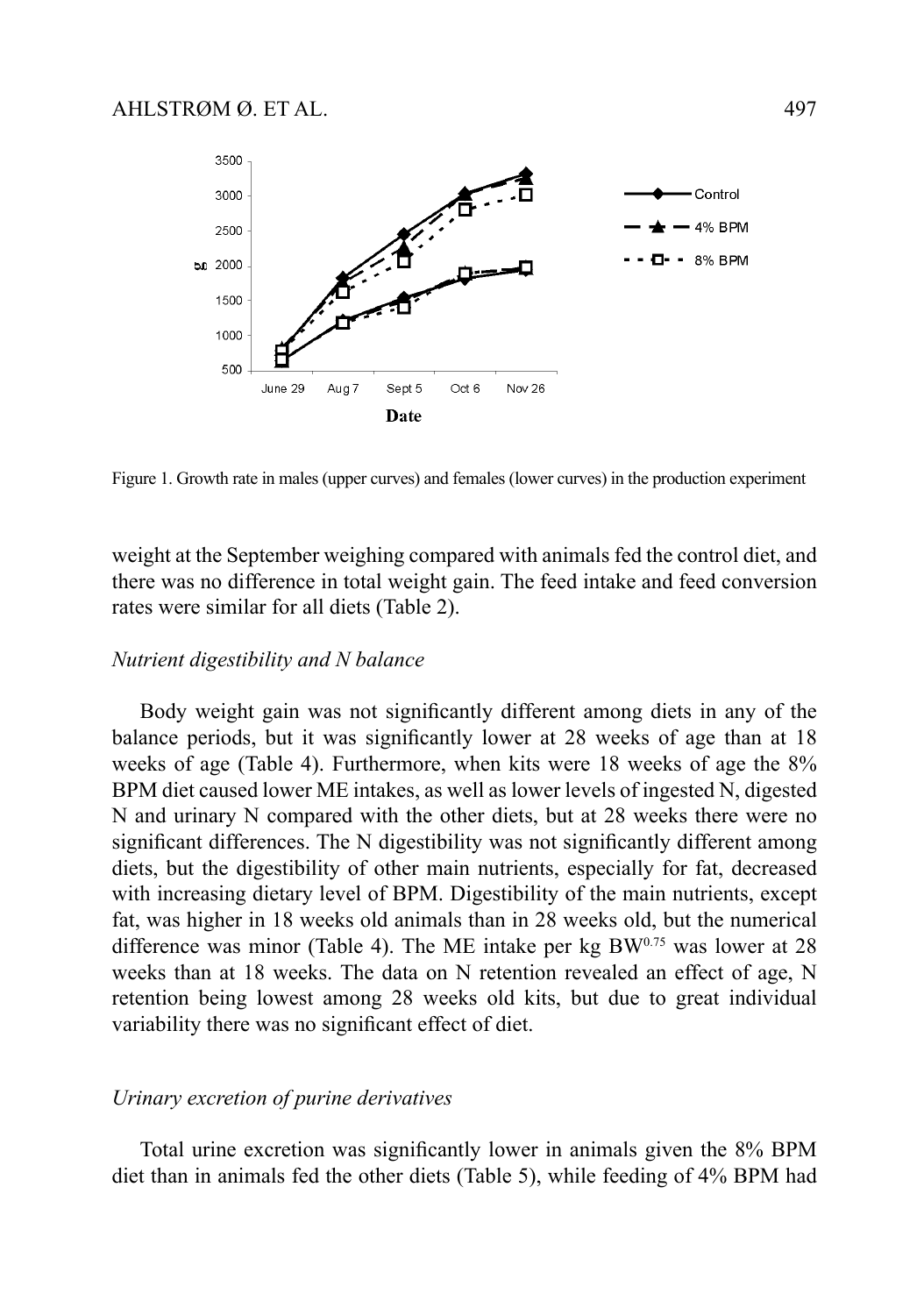|                               | Diet        |                   |                     |                   | Age, weeks        | Pooled     |         | P-value          |  |
|-------------------------------|-------------|-------------------|---------------------|-------------------|-------------------|------------|---------|------------------|--|
|                               | control     | 4%<br>BPM         | $8\%$<br><b>BPM</b> | 18                | 28                | <b>SEM</b> | diet    | age              |  |
| $BW$ , start <sup>1</sup> , g | 2645        | 2720              | 2391                | 2118              | 3053              | 100        |         | $0.30 \le 0.001$ |  |
| $BW$ , end <sup>1</sup> , g   | 2723        | 2792              | 2459                | 2202              | 3114              | 102        |         | $0.26 \le 0.001$ |  |
| BW gain, $g/d$                | 19.4        | 18.0              | 17.0                | 21.1              | 15.2              | 2.2        | 0.78    | 0.003            |  |
| ME intake, $kJ/kg^{0.75}/d$   | 996         | 991               | 981                 | $1137^{\rm a}$    | 841 <sup>b</sup>  | 35         | 0.98    | 0.001            |  |
| Digestibilitiy, %             |             |                   |                     |                   |                   |            |         |                  |  |
| nitrogen                      | 86.4        | 86.3              | 86.0                | 86.7 <sup>a</sup> | 85.8 <sup>b</sup> | 0.4        | 0.65    | 0.02             |  |
| crude fat                     | $95.5^a$    | 91.4 <sup>b</sup> | 88.5 <sup>c</sup>   | 89.5 <sup>b</sup> | $94.0^{\circ}$    | 0.8        | < 0.001 | 0.001            |  |
| starch                        | 99.0        | 99.0              | 98.6                | 99.1ª             | 98.7 <sup>b</sup> | 0.1        | 0.101   | 0.005            |  |
| carbohydrates                 | $85.3^{ab}$ | 85.6 <sup>a</sup> | 82.6 <sup>b</sup>   | 85.7 <sup>a</sup> | $83.3^{b}$        | 0.4        | 0.001   | 0.001            |  |
| N-balance, g/d                |             |                   |                     |                   |                   |            |         |                  |  |
| ingested N                    | 6.45        | 6.43              | 6.19                | 6.48 <sup>a</sup> | 6.22 <sup>b</sup> | 0.13       | 0.39    | 0.001            |  |
| faecal N                      | 0.88        | 0.88              | 0.87                | 0.86              | 0.88              | 0.03       | 0.90    | 0.40             |  |
| digested N                    | 5.58        | 5.54              | 5.32                | 5.62              | 5.34              | 0.12       | 0.34    | 0.08             |  |
| urinary N                     | 4.43        | 4.56              | 4.08                | 4.37              | 4.34              | 0.13       | 0.09    | 0.85             |  |
| retained N                    | 1.12        | 1.09              | 1.24                | 1.30 <sup>a</sup> | 1.00 <sup>b</sup> | 0.12       | 0.74    | 0.05             |  |
| retained N/digested N,%       | 20.1        | 19.4              | 23.3                | 23.2              | 18.6              | 2.34       | 0.51    | 0.12             |  |

Table 4. Mean values in N-balance experiments with males. Body weights (BW), BW gain, ME intake, apparent digestibilities, N-balance values, SEM and P-values  $(n=6)$ 

different letters within diet and within age denote significant differences (P<0.05) <sup>1</sup> collection period= four days

Table 5. Mean effects of dietary BPM and age on daily urine volume (ml/d) and urinary concentration (per L urine) and excretion (per d) of urea, purine derivatives (allantoin, uric acid, xanthine and hypoxanthine) and creatinine in N-balance experiments. SEM=standard error of the mean

|                              |                   | Diet               |                   |                   | Age, weeks        | Pooled     | P-value |         |
|------------------------------|-------------------|--------------------|-------------------|-------------------|-------------------|------------|---------|---------|
|                              | control           | 4%<br><b>BPM</b>   | 8%<br><b>BPM</b>  | 18                | 28                | <b>SEM</b> | diet    | age     |
| Urine excretion.<br>ml/d     | 124 <sup>a</sup>  | $125^{\rm a}$      | 100 <sup>b</sup>  | 117               | 116               | 4.5        | 0.002   | 0.76    |
| Urea, mmol/L                 | $1243^{\circ}$    | $1260^{\circ}$     | $1455^{\rm b}$    | 1289              | 1350              | 36         | 0.003   | 0.29    |
| Urea, mmol/d                 | 606               | 625                | 585               | 595               | 614               | 19         | 0.54    | 0.47    |
| Allantoin, mmol/L            | 20.9 <sup>a</sup> | 15.0 <sup>b</sup>  | 15.0 <sup>b</sup> | 11.8 <sup>b</sup> | $22.1^a$          | 1.5        | < 0.001 | < 0.001 |
| Allantoin, mmol/d            | 10.0 <sup>a</sup> | $7.4^{b}$          | 6.2 <sup>b</sup>  | 5.7 <sup>b</sup>  | 10.0 <sup>a</sup> | 0.6        | 0.001   | 0.001   |
| Uric acid, µmol/L            | 35.8              | 36.7               | 50.4              | $53.6^{\circ}$    | 28.3 <sup>b</sup> | 9.3        | 0.15    | 0.04    |
| Uric acid, µmol/d            | 18.5              | 19.2               | 20.2              | $25.9^{\circ}$    | 12.7 <sup>b</sup> | 4.7        | 0.97    | 0.03    |
| Xanthine, $\mu$ mol/L        | 44.2              | 37.1               | 37.1              | 50.3 <sup>a</sup> | 28.6 <sup>b</sup> | 3.2        | 0.27    | 0.001   |
| Xanthine, µmol/d             | 21.7 <sup>a</sup> | 18.6 <sup>ab</sup> | 14.6 <sup>b</sup> | 23.7 <sup>a</sup> | 12.3 <sup>b</sup> | 1.5        | 0.02    | 0.001   |
| Hypoxanthine,<br>$\mu$ mol/L | 162 <sup>b</sup>  | 201 <sup>a</sup>   | 205 <sup>a</sup>  | $223^{\rm a}$     | 155 <sup>b</sup>  | 14.5       | 0.003   | 0.001   |
| Hypoxanthine,<br>umol/d      | 77.2              | 100.4              | 80.6              | $101.5^{\circ}$   | 70.6 <sup>b</sup> | 6.5        | 0.06    | 0.001   |
| Creatinine, mmol/L           | 7.9               | 4.5                | 5.5               | 7.2               | 4.7               | 1.5        | 0.24    | 0.17    |
| Creatinine, mmol/d           | 3.9               | 2.1                | 2.2               | 3.5               | 2.0               | 0.3        | 0.18    | 0.09    |

different letters within age or diet denote significant differences  $(P<0.05)$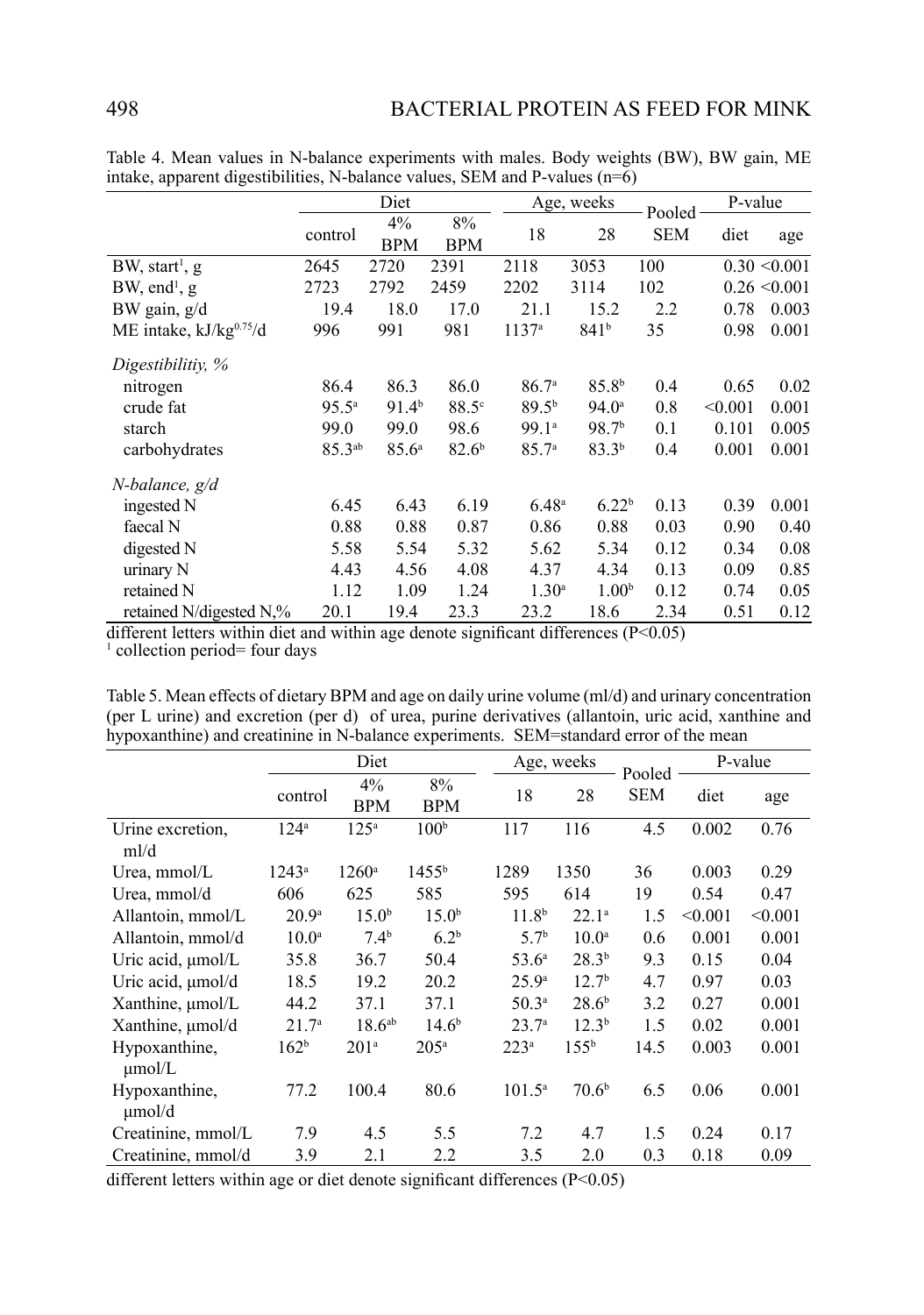## $AHISTROM \varnothing$  ET AL.  $499$

no effect. Urea concentration was highest among animals fed 8% BPM, but total urea excretion was not affected by diet. Allantoin accounted for the major part of the purine metabolites in urine  $(>\frac{97}{%})$ , and the concentrations of uric acid, xanthine and hypoxanthine were comparably low. Concentrations and total excretion of allantoin were significantly lower among animals fed 4 or 8% BPM than in animals fed the control diet. The urinary excretion of allantoin was

|                       | Control           |                   | Diets with BPM    | Pooled     |          |  |
|-----------------------|-------------------|-------------------|-------------------|------------|----------|--|
|                       | diet              | 4%                | $8\%$             | <b>SEM</b> | P-values |  |
| Males, $n=20$         |                   |                   |                   |            |          |  |
| skin length, cm       | 87                | 86                | 85                | 0.9        | 0.21     |  |
| skin weight, g        | 223               | 228               | 222               | 6.9        | 0.85     |  |
| colour                | 5.8               | 6.4               | 5.5               | 0.3        | 0.17     |  |
| purity                | 2.9               | 2.9               | 2.8               | 0.6        | 0.96     |  |
| guard fur density     | 5.4               | 5.7               | 5.7               | 0.2        | 0.49     |  |
| under-fur density     | 4.8               | 5.6               | 5.8               | 0.3        | 0.06     |  |
| hair quality          | 5.4               | 5.8               | 5.6               | 0.2        | 0.49     |  |
| guard hair length, mm | $24.9^{\circ}$    | $24.1^a$          | 22.7 <sup>b</sup> | 0.3        | 0.004    |  |
| under-fur length, mm  | 15.7 <sup>a</sup> | $15.4^{\rm a}$    | 14.1 <sup>b</sup> | 0.6        | 0.001    |  |
| total impression      | 5.4               | 6.0               | 5.9               | 0.2        | 0.21     |  |
| Females, $n=18$       |                   |                   |                   |            |          |  |
| skin length, cm       | 71 <sup>b</sup>   | 74 <sup>a</sup>   | 73 <sup>a</sup>   | 0.6        | 0.01     |  |
| skin weight, g        | 110 <sup>b</sup>  | 127 <sup>a</sup>  | 133 <sup>a</sup>  | 6.1        | 0.009    |  |
| colour                | 5.8               | 6.2               | 5.5               | 0.3        | 0.47     |  |
| purity                | 3.1               | 3.0               | 2.8               | 0.2        | 0.67     |  |
| density guard hairs   | 5.6               | 5.5               | 5.7               | 0.2        | 0.91     |  |
| density under-fur     | 5.6               | 5.5               | 5.8               | 0.3        | 0.93     |  |
| hair quality          | 5.5               | 5.5               | 5.3               | 0.3        | 0.83     |  |
| guard hair length, mm | $22.4^{\circ}$    | $22.8^{\circ}$    | 19.2 <sup>b</sup> | 0.3        | 0.001    |  |
| under-fur length, mm  | $14.5^{\circ}$    | 15.0 <sup>a</sup> | 12.9 <sup>b</sup> | 0.2        | 0.001    |  |
| total impression      | 5.6               | 5.7               | 5.8               | 0.3        | 0.91     |  |

Table 6. Mean values for skin and fur quality characteristics. SEM=standard error of the mean

different letters within diet denote significant differences (P<0.05)

significantly higher at 28 weeks than at 18 weeks. The uric acid excretion was not affected by diet, but excretion levels were lower at 28 weeks than at 18 weeks. Total xanthine excretion declined with increasing dietary BPM, and animals fed the 8% BPM diet excreted significantly less than the control animals. The urinary concentration of hypoxanthine was lowest among the control animals, but there was no significant effect of diet on total daily excretion of hypoxanthine. The 28 weeks old animals excreted less xanthine and hypoxanthine, as compared with the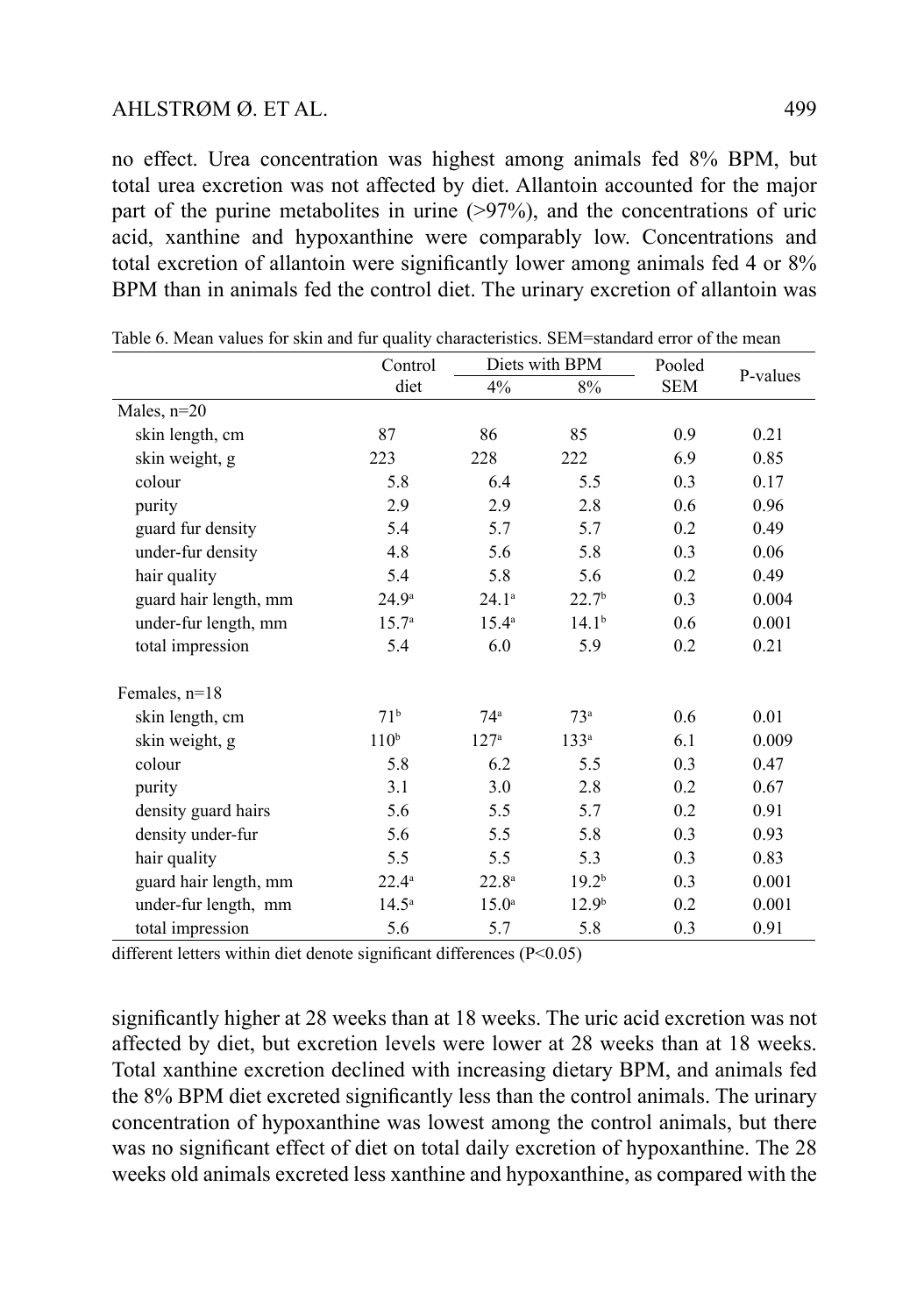18 weeks old animals. Creatinine excretion was not significantly influenced by diet or age, but there was a tendency for reduced urinary concentration and daily excretion of creatinine with dietary BPM inclusion.

# *Skin and fur characteristics*

Dietary treatment did not affect length and weight of male skins, but female skins from animals fed 4 and 8% BPM were longer and heavier than skins from the control animals (Table 6). The fur quality characteristics revealed that guard hairs and underfur were significantly shorter among skins of both male and female animals fed 8% BPM, compared with the controls and animals fed 4% BPM (Table 6). Other fur parameters, including total impression, were unaffected by dietary replacement of fish meal with BPM.

#### **DISCUSSION**

The growth performance in the present study was satisfactory with animals reaching higher body weights than usually obtained in mink production (Hansen et al., 1991). The feed conversion rate (kJ ME/g BW gain) recorded on group basis did not differ among diets (Table 2), indicating that the lower body gain and final body weights observed among males fed 8% BPM were caused by lower feed intake than in the other groups during the early phase of the experiment. Also female gain was lower during the two first months of feeding 8% BPM, but unlike the males this was fully compensated for during the remaining part of the growth period. The mink is a strict carnivore, which often responds to dietary changes with temporarily reduced feed intake. This sensitivity to dietary changes is most likely related to palatability and is most evident for ingredients of vegetable origin (Skrede and Cheeke, 2005). Furthermore, in the present study the experimental diets were presented to the animals about one week after weaning, when the digestive functions are not fully developed (Elnif and Enggaard Hansen, 1988). A gradual adjustment of dietary BPM would have given a smoother adaptation, which may have contributed to a higher feed intake for the BPM diets during the first half of the experiment. A previous study with BPM in a dry diet for blue foxes (*Alopex lagopus*), a facultative carnivore, showed improved gain and feed conversion rates when using 12% BPM, accounting for 30% of dietary protein (Skrede and Ahlstrøm, 2002). The more pronounced lower body weight gain in males than in females fed the 8% BPM diet, indicates that the early suboptimal energy intake, probably as a result of poor palatability, affected the more rapidly growing males to a greater extent than the females.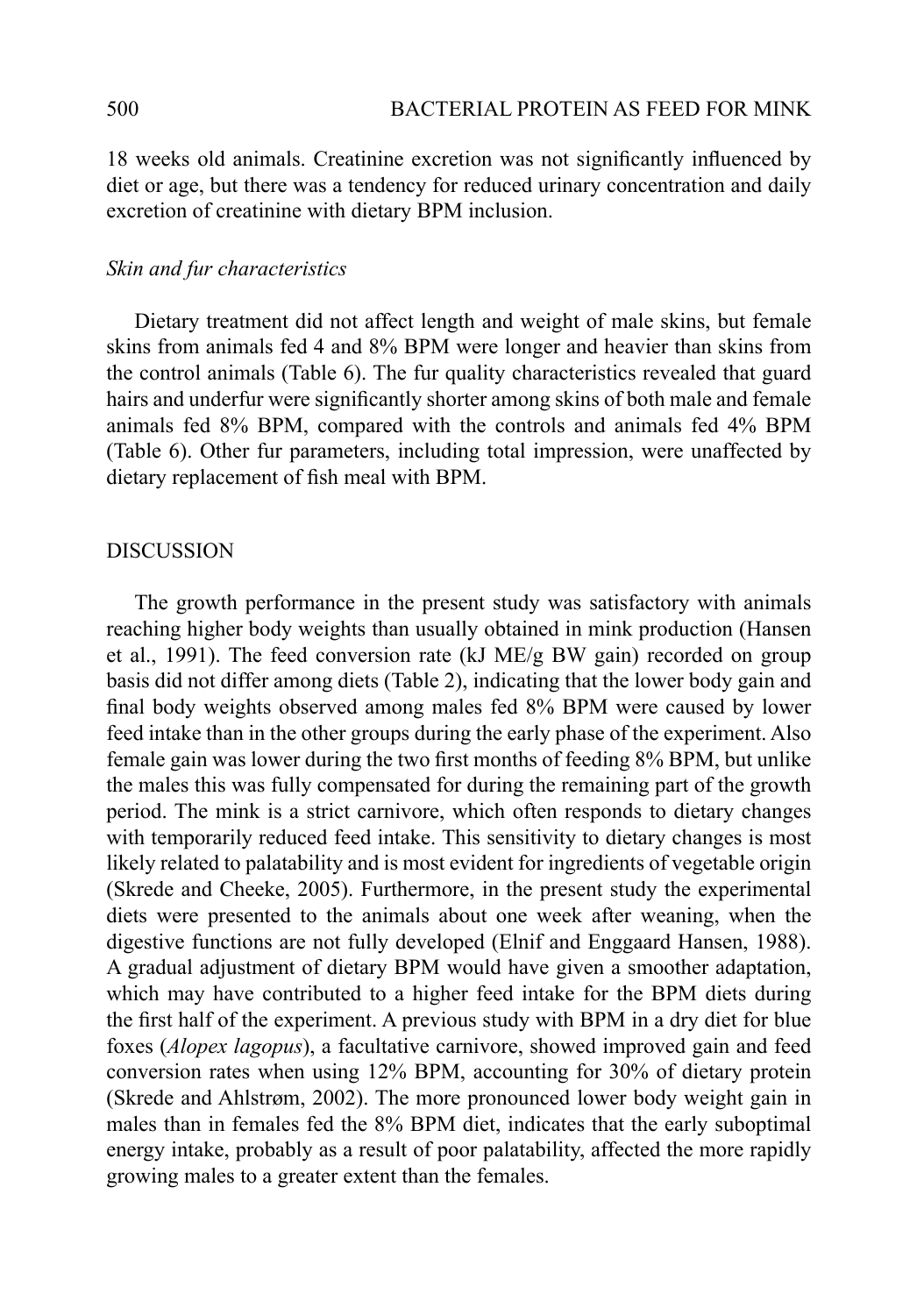#### *Balance experiments*

In the present study, replacing fish meal with BPM had no effect on N digestibility. This finding is in accordance with Øverland et al. (2006), but differs from results obtained by Hellwing et al. (2005), where inclusion of BPM reduced digestibility in mink, especially in young animals. Also Skrede et al. (1998) reported that the N digestibility of BPM was lower than common values for high-quality fish meal, indicating that different batches of BPM may have different N digestibility. Hellwing et al. (2005) found that reduced urinary excretion of N with increasing inclusion of BPM compensated for the increased faecal excretion, resulting in N-balance being unaffected, and concluded that BPM could be fed at levels up to 40% of digestible N without affecting protein metabolism. The present study supported the findings of Hellwing et al. (2005) that increasing level of dietary BPM reduced urinary N excretion, and that BPM had minor and non-significant effects on N retention. This indicates that the additional nucleic acids provided by BPM might be utilized *in vivo.* 

The retained N at 18 weeks of age in the present study accounted for 21-26% of the digested N, which is similar to values obtained by Hellwing et al. (2005) in animals of the same age. The lower levels of retained N at 28 weeks than at 18 weeks would be expected due to declining protein synthesis for body growth, although protein synthesis for hair growth is very active at this age.

Fat digestibility was significantly reduced with increasing inclusion of BPM in the present study. Similar effects have been reported in another study with mink (Hellwing et al., 2005), and in Atlantic salmon (Storebakken et al., 2004; Berge et al., 2005).

#### *Urinary excretion of purine derivatives*

In the present study, the urine excretion was lowest for the 8% BPM diet, which might be due to a lower intake of dietary water or drinking water. Reutilization of purines and pyrimidines takes place in muscle, liver and gut tissue, probably as a result of the high turnover of RNA in these tissues (D'Mello, 1982). Dietary free purines (hypoxanthine, guanine and adenine) can be reconverted to their corresponding nucleotides (IMP, GMP and AMP respectively (Zöllner, 1982; Natsumeda et al., 1989), and experiments in both laying hens and mice have shown that large quantities of dietary pyrimidine nucleosides can be incorporated into hepatic nucleic acids (Berthold et al., 1995). Thus, an important effect of dietary purines and pyrimidines is that *de novo* synthesis can be reduced. Although fish meal contains less nucleic acids than single-cell protein meals (Devresse, 2000), the animals receiving the 8% BPM diet ingested only approximately 0.4 g more nucleobases daily, as compared with the animals receiving the control diet. The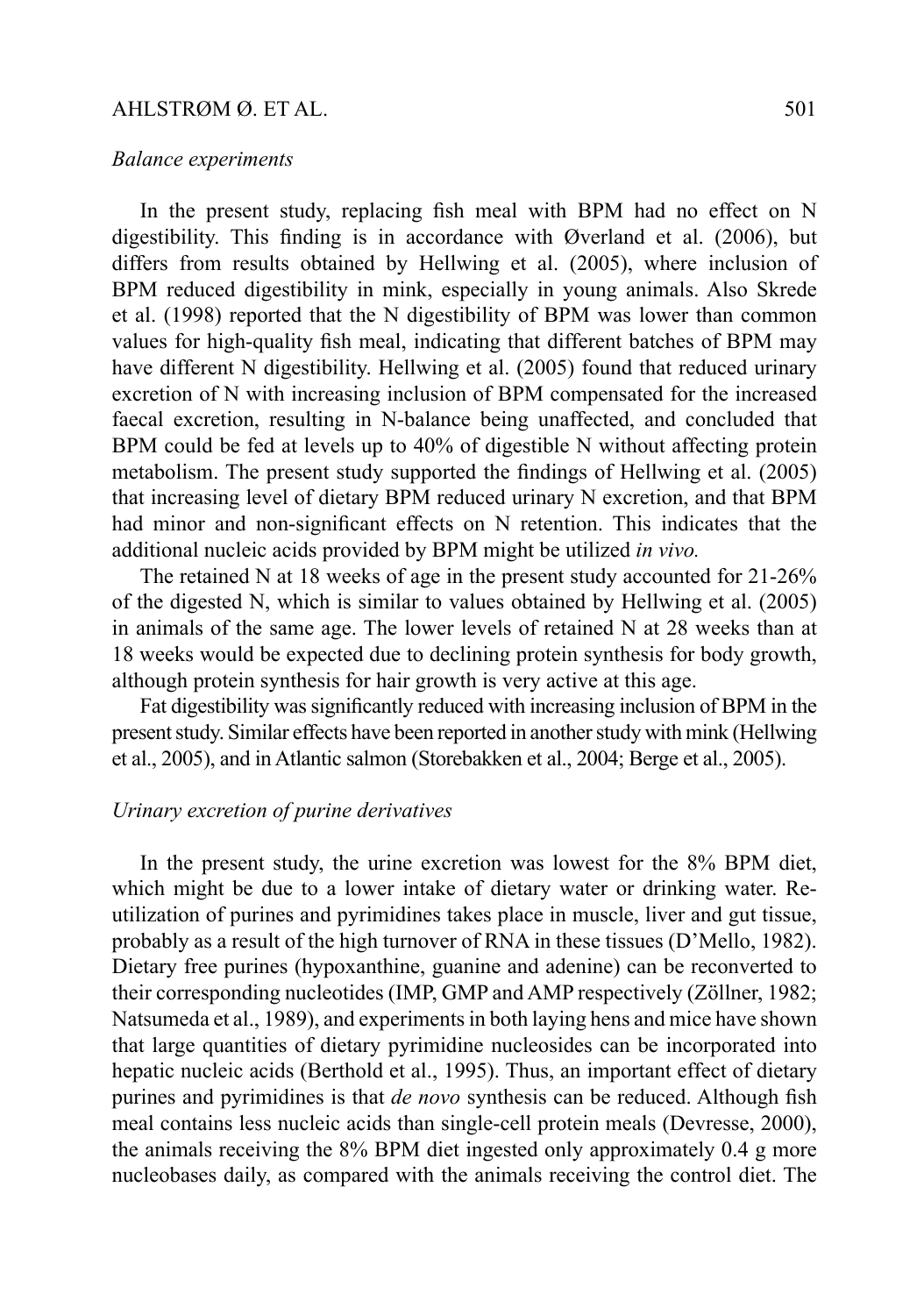excretion of purine metabolites was not consistent with the dietary level of BPM, on the contrary, for allantoin the level was higher for the control than for the BPM groups. The reason for this is not clear, but the complex metabolism of nucleotides including both recycling and reduction of *de novo* synthesis during abundance may have evened out the level of excretion among the groups.

The dominating purine metabolite in urine was allantoin (97-99%), which is reasonable because it is the end product of nucleotide catabolism (D'Mello, 1982). The excretion of its precursors uric acid, xanthine and hypoxanthine accounted for only 1-3% of the total excretion. These values are in line with those recorded by Tauson et al. (1997). In their study distributions of purine derivates in mink urine were found to be 97% from allantoin, 2.5% from uric acid and 1.0% from xanthine and hypoxanthine.

Effects of dietary purines have been demonstrated in rats when fed free adenine at 30 mmol/kg diet (Brulé et al., 1988). Free adenine caused less weight gain, greater kidney weight, greater urine excretion and nephropathy, while urinary levels of allantoin, uric acid and creatinine were reduced. When feeding adenine as nucleoside or nucleotide, no difference from the control was observed, but urinary excretion of allantoin was increased. The study concluded that among the purine bases and their nucleotides and nucleosides, free adenine was the only nucleic acid compound that could produce adverse effects in rats. The diets of our study did not include free adenine, but only nucleotides and nucleosides of various purines and pyrimidines in the BPM. Thus, the moderate effect and lack of effect of diet on the urinary excretion of the purine base derivatives in the present study indicated that mink similarly to rats (Brulé et al., 1988), could metabolize the supplied nucleotides.

#### *Skin and fur parameters*

The reduction in length of guard hairs and under-fur as a result of feeding 8% BPM cannot be readily explained by replacing fish meal protein with the BPM. However, methionine is likely to be the first limiting amino acid in mink diets (Børsting and Clausen, 1996) and cysteine is the dominating amino acid in fur. Previous studies with mink have shown a rather poor digestibility of the cysteine in BPM (Skrede et al., 1998). Although the protein level in the present study was within the requirement of 30-35% of ME indicated by NRC (1982) for mink kits after 13 weeks of age, and above the minimum requirement of 30% of ME recommended by Hansen et al. (1991), we cannot exclude the possibility that suboptimal levels of sulphur-containing amino acids may have limited hair growth in animals fed the highest level of BPM.

Considering the fact that other criteria of fur quality than hair length, including general impression, were unaffected by treatment, the present study indicated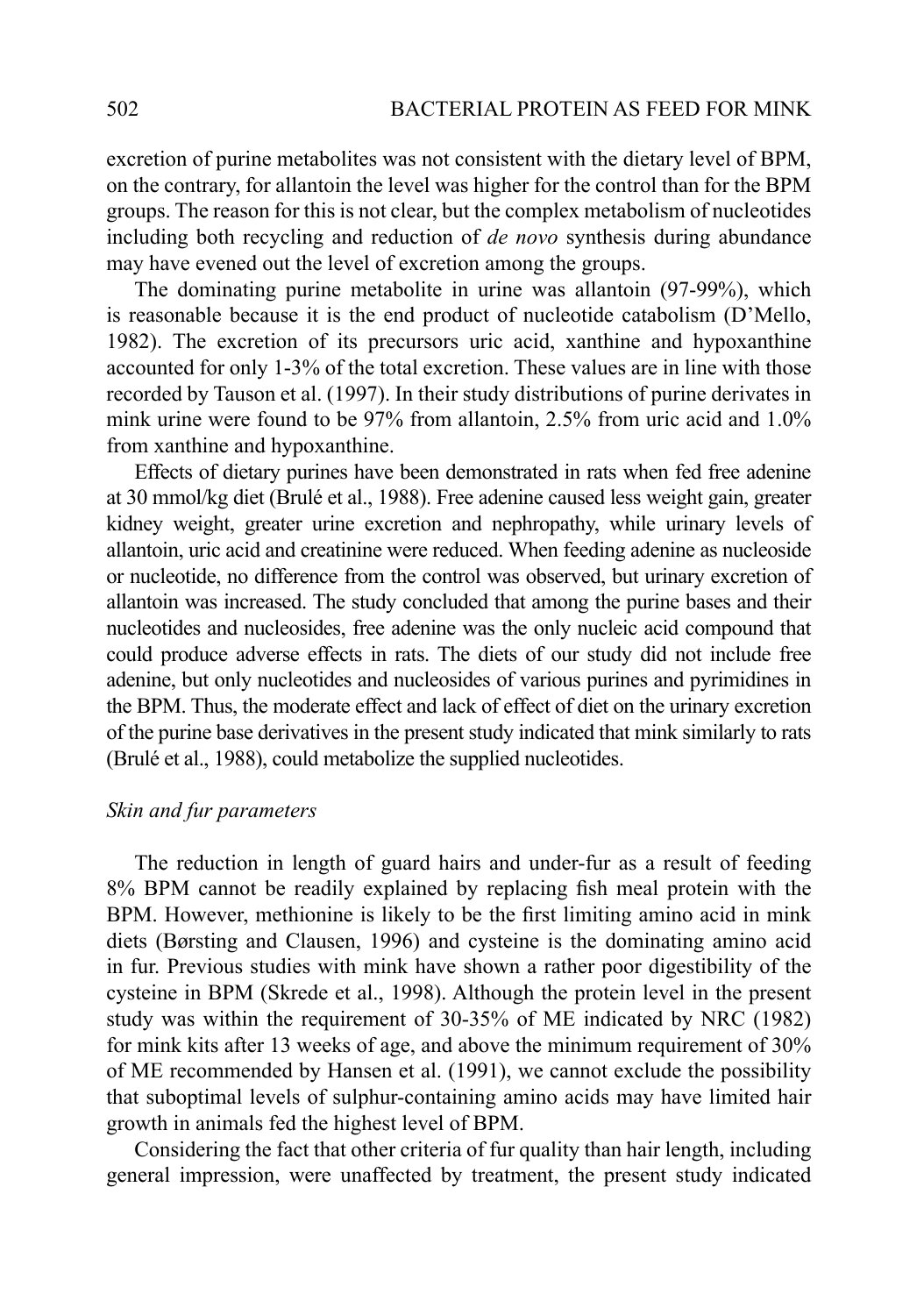that the BPM fed at up to 40% of digestible protein when replacing fish meal, supported similar fur quality as the fish meal based control diet.

#### **CONCLUSIONS**

Partial replacement of fish meal with BPM in diets for growing mink resulted in only minor changes in nutrient digestibility, except for reduced fat digestibility. Increasing BPM did not influence N-metabolism, and reduced urinary excretion of allantoin and xanthine, but not uric acid and hypoxanthine. BPM could account for 40% of dietary protein in growing-furring mink without negative effects on body weight gain or fur growth. However, replacement of fish meal with BPM may reduce feed intake and body weight gain temporarily in young kits, thus gradual inclusion of dietary BPM is recommended.

#### **REFERENCES**

- Berge G.M., Baeverfjord G., Skrede A., Storebakken T., 2005. Bacterial protein grown on natural gas as protein source in diets for Atlantic salmon, Salmo salar, in saltwater. Aquaculture 244, 233-240
- Berthold H.K., Crain P.F., Gouni I., Reeds P.J., Klein P.D., 1995. Evidence for incorporation of intact dietary pyrimidine (but not purine) nucleosides into hepatic RNA. Proc. Nat. Acad. Sci. USA 92, 10123-10127
- Børsting C.F., Clausen T.N., 1996. Requirements of essential amino acids for mink in the growingfurring period. Proceedings of VIth International Science Congress Fur Animal Production. Applied Science Reports 28, Polish Society of Animal Production, Warsaw (Poland), pp. 15-24
- Brulé D., Sarwar G., Savoie L., Campbell J., Van Zeggelaar M., 1988. Differences in uricogenic effects of dietary purine bases, nucleosides and nucletides in rats. J. Nutr. 118, 781-786
- Devresse B., 2000. Nucleotides a key nutrient for the immune system of shrimp? Feed Mix 8, 20-22
- D'Mello J.P.F., 1982. Utilization of dietary purines and pyrimidines by non-ruminant animals. Proc. Nutr. Soc. 41, 301-308
- EC, 1971a. First commission directive 71/250/EEC of 15 June 1971 establishing Community Methods of Analysis for the Official Control of Feedingstuffs. Official Journal L 155, 12.7.1971, 13-37
- EC, 1971b. Second commission directive 71/393/EEC of 18 November 1971 establishing Community Methods of Analysis for the Official Control of Feedingstuffs. Official Journal L 279, 20.12.1971, 7-18
- EC, 1993. Commission Directive 93/28/EEC of 4 June 1993 amending Annex I to the third Directive 72/199/EEC establishing Community Methods of Analysis for the Official Control of Feedingstuffs. Official Journal L 179, 22.7.1993, 8-10
- EC, 1998. Commission Directive 98/64/EC of 3 September 1998 establishing Community Methods of Analysis for the Determination of Amino-Acids, Crude Oils and Fats, and Olaquindox in Feedingstuffs. Official Journal L 257, 19.9.1998, 14-28
- Elnif J., Enggaard Hansen N., 1988. Production of digestive enzymes in mink kits. Biology, pathology and genetics of fur bearing animals. Proceedings of 4th International Science. Congress Fur Animals Production, Toronto (Canada), pp. 320-326